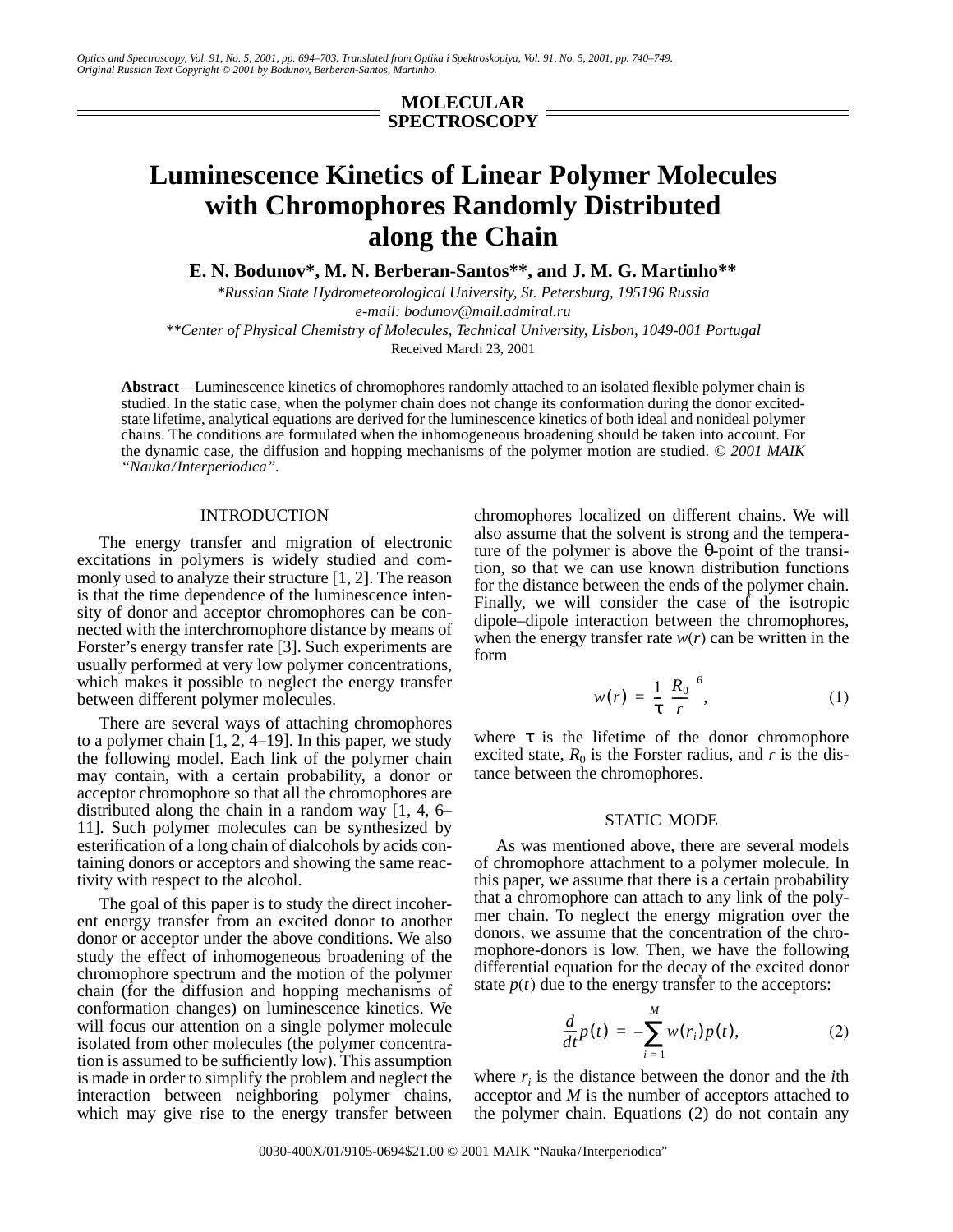loss of excitation related to a finite lifetime of the excited donor state, since this channel of the decay has nothing to do with the energy transfer process. Thus, the total kinetics of the luminescence decay can be represented as a product of two factors: exp(–*t*/τ) and the decay kinetics related to the energy transfer to the acceptor. Note that  $r_i$  in Eq. (2) is independent of time because, in this part of the paper, we neglect the motion of the polymer chain during the lifetime of the excited donor state. The distances  $r_i$  evidently depend on the chain conformation.

Assuming that the donor is initially excited with the probability equal to unity, we obtain from Eq. (2)

$$
p(t) = \exp\left[-t\sum_{i=1}^{M}w(r_i)\right] = \prod_{i=1}^{M}\exp[-tw(r_i)].
$$
 (3)

The donor luminescence kinetics *I*(*t*), related to the energy transfer to acceptors, is obtained by averaging (3) over all conformations with the distribution function  $g_N(K, r)$  [ $(g_N(K, r)$  is the probability density used to find the distance between the donor and the acceptor in the polymer, consisting of *K* links, equal to *r*, and *N* is the number of links in the polymer chain between the donor and the acceptor]. In the *d*-dimensional space we have

$$
I(t) = \left[\frac{1}{K} \sum_{N=1}^{K} dV_d \int_0^{\infty} r^{d-1} g_N(K, r) e^{-t w(r)} dr\right]^M
$$
  
=  $\left[1 - \frac{1}{K} \sum_{N=1}^{K} dV_d \int_0^{\infty} r^{d-1} g_N(K, r) (1 - e^{-t w(r)}) dr\right]^M$ , (4)

where  $V_d = \pi^{d/2}/\Gamma(1 + d/2)$  and  $\Gamma(x)$  is the gamma function. Note that the distance between two points of the polymer chain (which are not too close to each other), separated by *N* links, and the distance between the ends of the polymer chain consisting of *N* links satisfy one and the same distribution function [20]. Therefore, by denoting  $g_N(r) \equiv g_N(N, r)$ , we can simplify Eq. (4) and use the following equality:

$$
g_N(K,r) = g_N(r). \tag{5}
$$

This equality imposes restrictions upon the results obtained below: they are valid at a low chromophore concentration when the average number of links of the polymer chain between the donor and the nearest acceptor is sufficiently large.

For the ideal (Gaussian) polymer chain,  $g_N(r)$  has the form [5, 20]

$$
g_N(r) = A_1 \exp(-B_1 r^2), \tag{6}
$$

OPTICS AND SPECTROSCOPY Vol. 91 No. 5 2001

where

$$
A_1 = \left(\frac{d}{2\pi \langle R_g^2 \rangle}\right)^{d/2}, \quad B_1 = \frac{d}{2 \langle R_g^2 \rangle}.
$$

For a nonideal chain (a chain with the volume interaction), we have [5, 20]

$$
g_N(r) = A_2 r^{\delta} \exp(-B_2 r^{\delta}), \qquad (7)
$$

where

$$
A_2 = \frac{\delta B_2^{(d+\vartheta)/\delta}}{dV_d\Gamma[(d+\vartheta)/\delta]},
$$

$$
B_2 = \left\{ \frac{\Gamma[(d+\vartheta+2)/\delta]}{\Gamma[(d+\vartheta)/\delta]\langle R_g^2 \rangle} \right\}^{\delta/2}.
$$

Here  $R_g$  is the radius of gyration of a polymer ball  $(\langle R_g^2 \rangle = a^2 N$  for an ideal chain and  $\langle R_g^2 \rangle = a^2 N^{2\nu}$  for a nonideal chain, where  $a$  is the statistical length of a link) and  $\vartheta$  and  $\delta$  are the dimension-dependent critical indices. These critical indices can be written as  $\vartheta = (\gamma - 1)/\nu$ and  $\delta = (1 - v)^{-1}$ , where  $\gamma$  and  $v$  are two universal critical indices depending on *d*. The self-consistent field method (Flory theory) in a space with the dimension *d* yields [20]

$$
v = 3/(d+2), d \le 4,
$$
  
\n
$$
\gamma = 1 (d = 1), \quad \gamma \approx 4/3 (d = 2), \quad \gamma \approx 7/6 (d = 3).
$$
 (8)

Therefore, for the three-dimensional space (which is the case under consideration), we have from Eqs. (7) and (8)

$$
v = 3/5, \quad \vartheta = 5/18, \quad \delta = 5/2,
$$
  

$$
A_2 = 0.289058 / \langle R_g^2 \rangle^{59/36}, \quad B_2 = 1.22271 / \langle R_g^2 \rangle^{5/4}.
$$
<sup>(9)</sup>

The functions  $4\pi x^2 g_N(x)$  (where  $x = r/\sqrt{\langle R_g^2 \rangle}$ ) for the ideal and nonideal polymer chains are shown in Fig. 1.

Note that the results of the Flory theory (9) are very close (within two percent) to those obtained by computer simulation ( $v = 0.59$  [20]), with the accuracy being sufficient for any real polymer chain.

When studying the excitation transfer in a system of finite size (the polymer chain has *K* links), one has to make two spatial averages. The first is the average over all possible positions of acceptors with respect to the position of the initially excited donor (localized, e.g., on the *i*th link of the polymer chain). This will give us kinetics of the luminescence decay  $I_i(t)$  for the given initial conditions. The second is the average over all possible positions of the initially excited donor (in the system of finite dimensions, these positions are not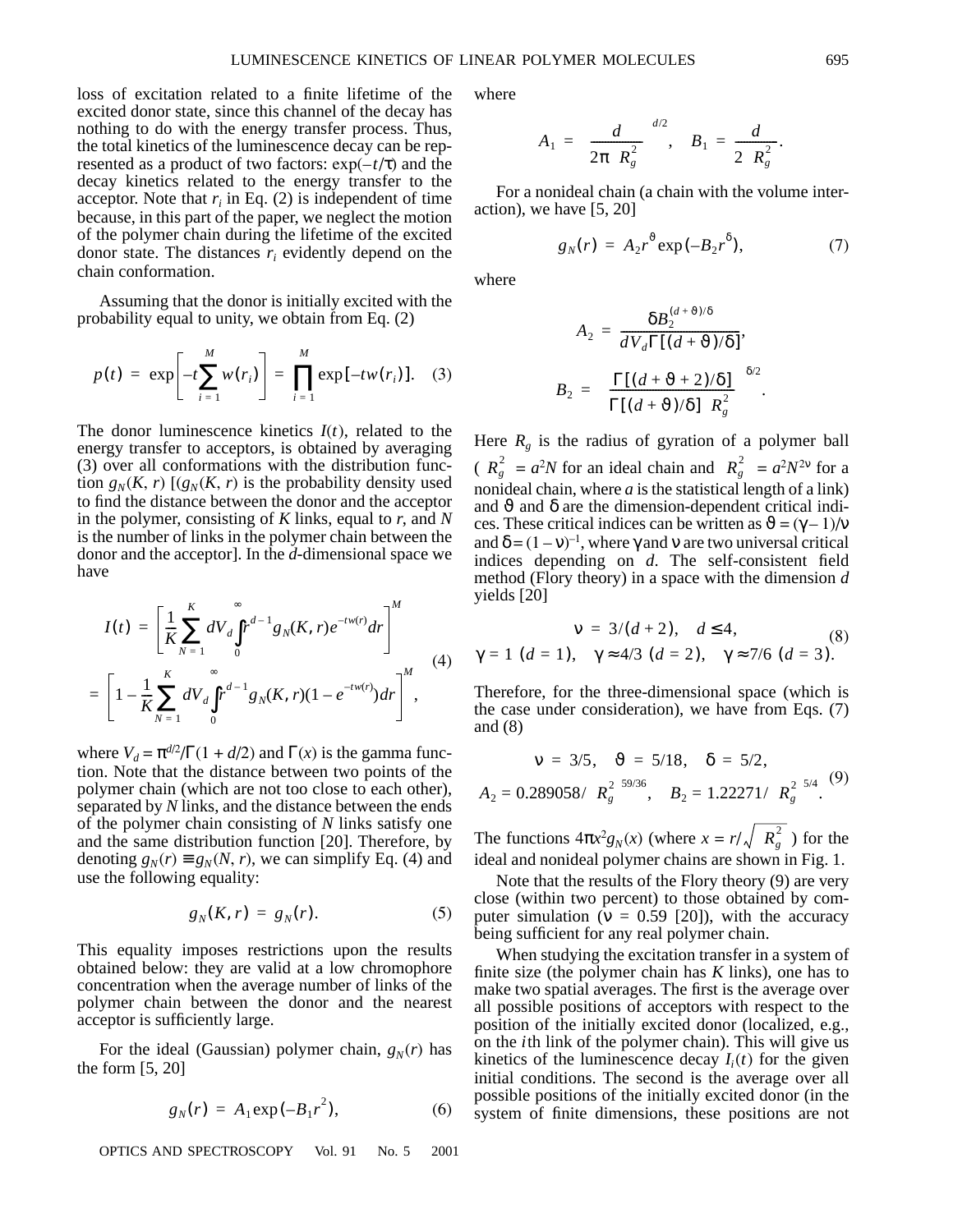

**Fig. 1.** The distribution function for the (solid line) ideal and (dashed line) nonideal chains.

equivalent). This problem was solved numerically for an ideal polymer chain in [6, 7] using the GAF method [21] and in [4, 8–10] using the Huber approximation [22, 23].

The problem of excitation transfer in a polymer chain becomes much easier for an infinite chain (*K*,  $M \longrightarrow \infty$  under the condition that  $M/K = \text{const}$ . In this case, there is no necessity to calculate the second average, since all positions of the initially excited donor are equivalent. Thus, with allowance for formula (5), we have

$$
I(t) = \exp \left[ -c \int_{-\infty}^{\infty} dN \int_{0}^{\infty} dr 4\pi r^{2} g_{N}(r) (1 - e^{-t w(r)}) \right], (10)
$$

where  $c$  is the mean number of acceptor chromophores falling into one link of the polymer chain  $(c \le 1)$ . For the case of dipole–dipole interaction, both integrals in Eq. (10) can be calculated exactly. As a result, for the luminescence kinetics  $I_{\text{id}}(t)$  of the ideal polymer chain, we have

$$
I_{\rm id}(t) = \exp\left[-6\Gamma\left(\frac{2}{3}\right)c\frac{R_0^2}{a^2}\left(\frac{t}{\tau}\right)^{1/3}\right]
$$
  
=  $\exp\left[-8.125c\frac{R_0^2}{a^2}\left(\frac{t}{\tau}\right)^{1/3}\right],$  (11)

and for the luminescence kinetics  $I_{\text{nid}}(t)$  of the nonideal chain, we have

$$
I_{\rm nid}(t) = \exp\left[-3.872c\left(\frac{R_0}{a}\right)^{5/3}\left(\frac{t}{\tau}\right)^{23/54}\right].\tag{12}
$$

The luminescence given by Eq. (12) decays slower than Eq. (11) (see Fig. 2,  $R_0/a = 2$ ,  $c = 0.01$ ), since, for the nonideal polymer chain,  $g_N(r) \rightarrow 0$  when  $r \rightarrow 0$  [see



**Fig. 2.** Luminescence kinetics for the (solid line) ideal and (dashed line) nonideal polymer chains.  $R_0/a = 2$ ,  $c = 0.01$ .

Eq. (7)], while for the ideal chain  $g_N(r) \longrightarrow$  const when  $r \rightarrow 0$  [see Eq. (6)].

In polymers where only the donor–donor energy transport occurs, a fundamental quantity, interesting in both a theoretical and a practical sense, is  $G<sup>s</sup>(t)$ —the ensemble-averaged probability that the initially excited chromophore still remains excited at the instant *t*. This probability contains contributions from excitations that never abandoned the initially excited chromophore and from excitations that returned to that chromophore after one or several energy transfer events. As before,  $G<sup>s</sup>(t)$ does not contain any loss of excitation related to a finite lifetime of the excited chromophore state. The probability  $G<sup>s</sup>(t)$  is related to the time dependence of luminescence depolarization:  $r(t) = r_0 G<sup>s</sup>(t)$ , where  $r(t)$  is the anisotropy of luminescence and  $r_0$  is its initial anisotropy [4, 11, 24].

Consider two chromophores (the zeroth and first) attached to different links of the polymer chain. The dynamics of their excited states  $p_0(t)$  and  $p_1(t)$  is described by the equations

$$
\frac{d}{dt}p_0(r_1, t) = -w(r_1)[p_0(r_1, t) - p_1(r_1, t)],
$$
\n
$$
\frac{d}{dt}p_1(r_1, t) = w(r_1)[p_0(r_1, t) - p_1(r_1, t)],
$$
\n(13)

where  $r_1$  is the distance between the chromophores. Solutions of these equations, under the assumption that at the initial instant only the zeroth chromophore is excited with the unit probability, has the form

$$
p_0(r, t) = \frac{1}{2} + \frac{1}{2} \exp[-2tw(r_1)].
$$
 (14)

In the Huber approximation  $[22, 23]$ ,  $G<sup>s</sup>(t)$  is obtained by averaging the product of functions (14) for all pairs

696

OPTICS AND SPECTROSCOPY Vol. 91 No. 5 2001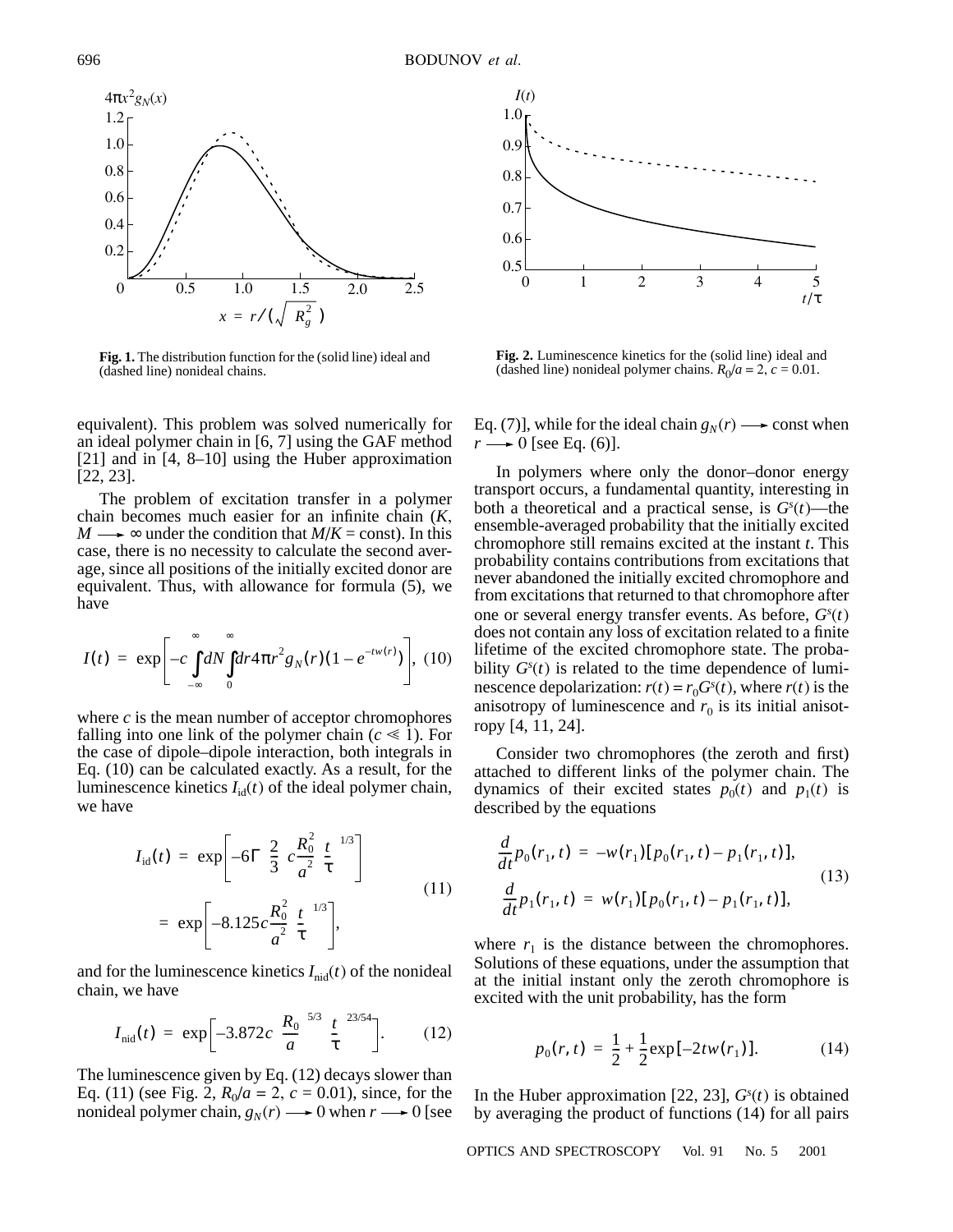of chromophores (with each pair containing one excited chromophore):

$$
G^{s}(t) = \left\langle \prod_{i=1}^{M} \left\{ \frac{1}{2} + \frac{1}{2} \exp[-2tw(r_{i})] \right\} \right\rangle
$$
  
=  $\left\langle 1 - \frac{1}{2} [1 - e^{-2tw(r)}] \right\rangle^{M}$ . (15)

Here, *M* is the number of pairs, equal to the number of chromophores (donors) attached to the polymer chain. The broken brackets denote averaging over all conformations. Assuming, as when deriving Eq. (10), that the polymer chain is infinitely long, we obtain

$$
G^{s}(t) = \exp\left[-\frac{c}{2}\int_{-\infty}^{\infty} dN \int_{0}^{\infty} dr 4\pi r^{2} g_{N}(r)(1 - e^{-2tw(r)})\right],
$$
 (16)

where *c* is the mean number of donor chromophores falling into one link of the polymer chain. In the case of dipole–dipole interaction, the integrals entering Eq. (16), can be calculated exactly. Note that Eq. (10) differs from (16) by the substitutions  $c \rightarrow c/2$  and  $R_0^6 \longrightarrow 2R_0^6$ . Therefore, from Eq. (11), using the above substitutions, for the ideal polymer chain we have

$$
G_{\rm id}^{s}(t) = \exp\left[-2^{1/3} \times 3\Gamma\left(\frac{2}{3}\right) c \frac{R_{0}^{2}}{a^{2}} \left(\frac{t}{\tau}\right)^{1/3}\right]
$$

$$
= \exp\left[-5.118 c \frac{R_{0}^{2}}{a^{2}} \left(\frac{t}{\tau}\right)^{1/3}\right].
$$
(17)

Expression (17) was obtained in [8, 10] within the framework of the Huber approximation and in [11] using the GAF method in a two-particle approximation. A three-particle approximation of the GAF method leads to the function  $G<sup>s</sup>(t)$  exponentially growing in time. This is a common problem of the GAF method in a low-dimensional system [25].

For the nonideal polymer chain, using formulas (7) and (16), we have

$$
G_{\rm nid}^s(t) = \exp\biggl[-2.347c\biggl(\frac{R_0}{a}\biggr)^{5/3}\biggl(\frac{t}{\tau}\biggr)^{23/54}\biggr].\qquad(18)
$$

Formula (18), again, can be obtained from formula (12) by the substitutions  $c \rightarrow c/2$  and  $R_0^6 \rightarrow 2R_0^6$ , in the same way as formula (17) was obtained from (11).

### INHOMOGENEOUS BROADENING

In recent years special attention has been paid to polymer molecules containing donors and acceptors

OPTICS AND SPECTROSCOPY Vol. 91 No. 5 2001

which exhibit inhomogeneous broadening of their spectral lines [2]. In such polymers, one can observe the dependence of the luminescence kinetics on the excitation wavelength, on the exciting pulse width, and on the temperature. In this paper, we try to answer the following question: what is the smallest inhomogeneous width  $\sigma$  where we can notice this effect?

In the case of inhomogeneous broadening of the spectra, the luminescence kinetics of donors  $I_{\text{inh}}(t)$ (under nonselective excitation of the chromophores attached to a long polymer chain) can be written as

$$
I_{\rm inh}(t) = \int dE_1 g_D(E_1) \exp\left[-c \int dE_2 g_A(E_2) \times \int_{-\infty}^{\infty} dN \int_{0}^{\infty} dr 4\pi r^2 g_N(r) (1 - e^{-t w(E_1 - E_2, r)})\right],
$$
\n(19)

where  $w(E_1 - E_2, r)$  is the rate of energy transfer from the donor (with the transition energy  $E_1$ ) to the acceptor (with the transition energy  $E_2$ ), and  $g_D(E_1)$  and  $g_A(E_2)$ are the normalized distributions of donors and acceptors over the transition energies. For simplicity, we will make the following assumptions. First, let these distributions be Gaussians with equal widths and let their peaks be located at the transition energies  $E_D$  and  $E_A$ :

$$
g_D(E) = \frac{1}{\sqrt{2\pi}\sigma} \exp\left[\frac{(E_D - E)^2}{2\sigma^2}\right],
$$
  

$$
g_A(E) = \frac{1}{\sqrt{2\pi}\sigma} \exp\left[\frac{(E_A - E)^2}{2\sigma^2}\right],
$$
  

$$
E_D - E_A = \Delta E.
$$
 (20)

Second, let the homogeneously broadened luminescence spectra of donors and the absorption spectra of acceptors also be of Gaussian shape, with their widths being the same and equal to  $\delta/\sqrt{2}$ . Then, the energy transfer rate controlled by the dipole–dipole interaction, proportional to the spectral overlap integral [3], can be written as

$$
w(E_1 - E_2, r) = \frac{1}{\tau} \left[ \frac{R(E_1 - E_2)}{r} \right]^6,
$$
  

$$
R^6(E_1 - E_2) = R_0^6 \exp \left[ -\frac{(E_1 - E_2)^2}{\delta^2} + \left( \frac{\Delta E}{\delta} \right)^2 \right],
$$
 (21)

where  $R_0$  is the Forster radius of the donor–acceptor energy transfer, with the donor and acceptor energies being  $E_1 = E_A$  and  $E_2 = E_D$ .

Note that the third and fourth integrals in Eq. (19) were already calculated [see, e.g., formula (11) for the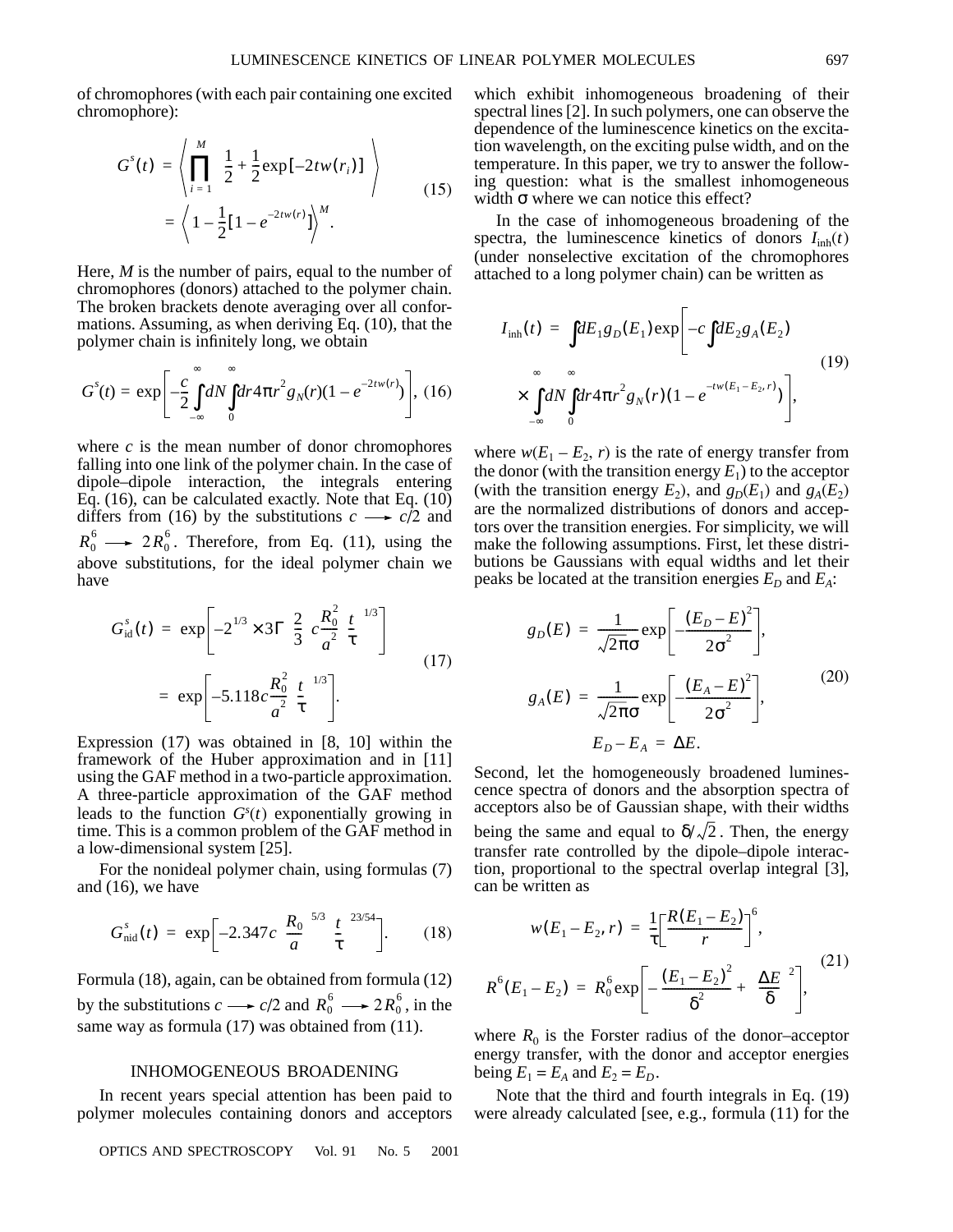

**Fig. 3.** Luminescence kinetics of the ideal polymer chain for inhomogeneously broadened spectra. The maximum of the donor emission spectrum coincides with that of the acceptor absorption spectrum  $(E_D = E_A)$ . The numbers near the curves are the inhomogeneous/homogeneous linewidth ratios σ/δ.

ideal polymer chain]. Using this result and substituting  $(21)$  unto  $(19)$ , we obtain

$$
I_{\rm inh}(t) = \int dE_1 g_D(E_1) \exp\left[-8.125 c \frac{R_0^2}{a^2} \left(\frac{t}{\tau}\right)^{1/3} \times \int dE_2 g_A(E_2) \exp\left(-\frac{\left(E_1 - E_2\right)^2}{3\delta^2} + \frac{\Delta E^2}{3\delta^2}\right)\right]
$$
(22)

for the ideal polymer chain.

The luminescence kinetics (22) was calculated numerically. The results of the calculations are shown in Fig. 3 for the case  $E_D = E_A$  (or  $\Delta E = 0$ ). As is seen from Fig. 3, the increase of the inhomogeneous broadening of the spectra (i.e., the ratio  $\sigma/\delta$ ) slows down luminescence decay, because inhomogeneous broadening reduces the energy transfer rate for all donor– acceptor pairs [this is evident from Eq. (21)]. The luminescence kinetics for the case  $\Delta E = 2\sigma$  is shown in Fig. 4. The luminescence decay becomes faster at shorter times and slower at longer times. This results from the fact that when  $\Delta E = 2\sigma$ , the energy transfer rate in the donor–acceptor pairs, for which  $E_1 - E_2 < \Delta E$ , increases, while in the pairs with  $E_1 - E_2 > \Delta E$ , it decreases as compared to the case where inhomogeneous broadening is absent. It follows from Figs. 3 and 4 that the inhomogeneous broadening of the spectra should be taken into account when  $\sigma/\delta > 0.2$ .

## CONFORMATION MOTION OF A POLYMER CHAIN

The effect of the motion of a polymer molecule in diluted solutions on the rate of intramolecular reaction between reactive groups attached to the ends of a flexi-



**Fig. 4.** Luminescence kinetics of the ideal polymer chain for inhomogeneously broadened spectra. The maxima of the donor emission spectrum and acceptor absorption spectrum are located at different transition energies ( $\bar{E}_D = E_A + 2\sigma$ ). The numbers near the curves are the inhomogeneous/homogeneous linewidth ratios σ/δ.

ble polymer chain was studied in [26–33]. In [26–28], it was assumed that the reaction occurs when the reactive groups approach close enough to one another (contact reaction), and that the resulting polymer motion was described using the generalized diffusion equation. The asymptotic behavior of the reaction at short and long times was calculated. The energy transfer (luminescence quenching) is a similar process. The only distinction (from the theoretical point of view) is in the dependence of the reaction rate on the distance between the chromophores. This is why the studies of the effect of polymer motion upon luminescence kinetics [29, 30] also employed the diffusion equation.

For polymer molecules with a random arrangement of chromophores along the polymer chain, the following equation for luminescence kinetics is valid:

$$
I_{\text{dif}}(t) = \exp \left[ -c \int_{-\infty}^{\infty} dN \int_{r_0}^{\infty} dr 4\pi r^2 (g_N(r) - g_N^*(r, t)) \right], (23)
$$

where  $g_N^*(r, t)$  is the distribution function for distances between an excited donor and a nonexcited acceptor and *N* is the number of links in the polymer chain between the donor and the acceptor. Initially,  $g_N^*(r, t)$ 0) =  $g_N(r)$ . In the static situation,  $g_N^*(r, t)$  =  $g_N(r)$ exp[ $-tw(r)$ ] [see Eq. (10)]. It is known [20, 29, 30] that free links perform Brownian motion in a solvent with a certain diffusion coefficient *D*, and that the distribution function may be treated as an energy term by introducing the interaction energy *U*(*r*):

$$
V(r) = U(r)/kT = -\ln g_N(r), \qquad (24)
$$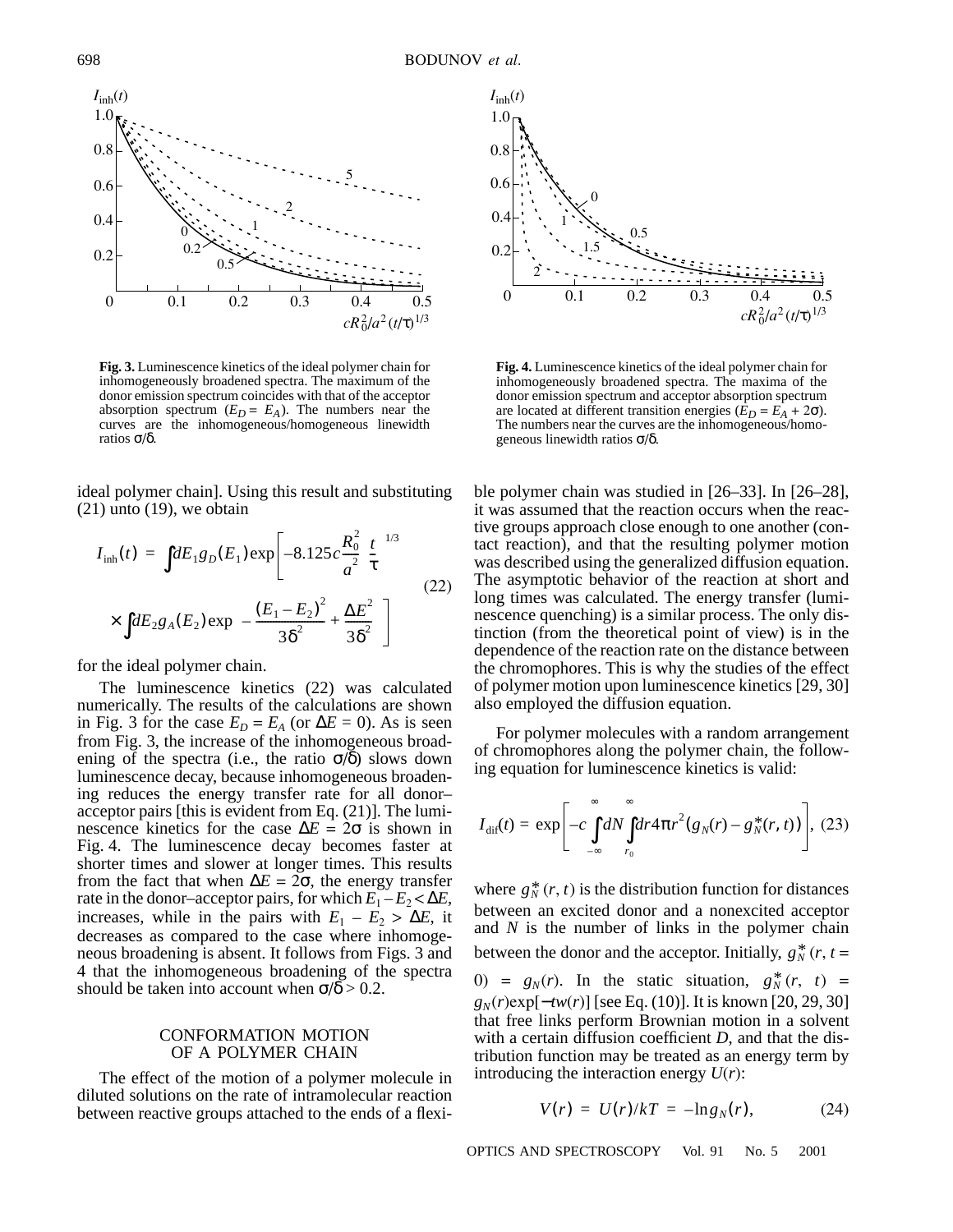where *k* is the Boltzmann constant and *T* is the absolute temperature. Thus, we can write the equation [29–33]

$$
\frac{\partial}{\partial t} g_N^*(r, t) = D \frac{1}{r^2} \frac{\partial}{\partial r} r^2 \frac{\partial}{\partial r} g_N^*(r, t) + D \frac{1}{r^2} \frac{\partial}{\partial r} \left( r^2 g_N^* \frac{\partial V}{\partial r} \right) - w(r) g_N^*(r, t)
$$
\n(25)

with the boundary and initial conditions

$$
\frac{\partial}{\partial r}g_N^*(r,t) + \frac{\partial}{\partial r}V(r)\Big|_{r=r_0} = 0,
$$
  

$$
g_N^*(r,0) = g_N(r),
$$

where  $r_0$  is the distance of closest approach.

The first two terms on the right-hand side of Eq. (25) describe changes in the distribution function  $g_N^*(r, t)$ due to the Brownian motion of the links in the spherical field  $U(r)$ , while the third term describes changes in the same function due to the energy transfer from the excited donor to the acceptor. The initial condition signifies that the chromophores cannot approach each other at a distance closer than  $r_0$ .

Equation (25) was solved numerically in [29, 31, 33] for the case of short polymer chains and a special form of the distribution function  $g_N(t)$ , and in [30, 31] for the case of the ideal chain. A comparison with experimental data has shown that the diffusion coefficient can be as high as  $10^{-5}$  cm<sup>2</sup> s [31–33]. In all the papers cited above, another model of attachment of a chromophore to a polymer molecule was studied; namely, the donor and the acceptor were attached to the ends of the polymer chain.

For the polymer with a random distribution of chromophores along the chain one has, first, to numerically solve Eq. (25) separately for each value of *N*, and then perform averaging over *N* [see Eq. (23)]. This is a very tedious procedure. For this reason, we obtained the analytic solution to Eq. (25) in the limit of slow diffusion. To do that, we used a method tested in [34], where the solution of the diffusion equation was sought in the form of an iteration series in terms of the small parameter *D*, and only the two first terms were retained (the zeroth approximation and the first-order correction proportional to the diffusion coefficient). In this case, for the dipole–dipole mechanism of the energy transfer, we have

$$
g_N^*(r,t) = g_N(r) \exp\left(-\frac{R_0^6 t}{r^6 \tau}\right) + g_N^{(1)}(r,t), \qquad (26)
$$

OPTICS AND SPECTROSCOPY Vol. 91 No. 5 2001

where the first-order correction  $g_N^{(1)}(r, t)$  can be found from the equation

$$
g_N^{(1)}(r,t)
$$
  
= 
$$
\int_0^t \exp\left[\frac{R_0^6(t-t')}{r^6 \tau}\right] Hg_N(r) \exp\left(\frac{R_0^6 t'}{r^6 \tau}\right) dt'.
$$
 (27)

The action of the operator  $H$  in Eq. (27) upon the func- $\text{tion } f(r, t) = g_N(r) \exp(-R_0^6 t / r^6 \tau)$  is defined as

$$
Hf(r) = D\frac{1}{r^2}\frac{\partial}{\partial r}r^2\frac{\partial}{\partial r}f(r,t) + D\frac{1}{r^2}\frac{\partial}{\partial r}\left(r^2f(r,t)\frac{\partial}{\partial r}V(r)\right).
$$
 (28)

Taking into account that  $g_N(r) = \exp[-V(r)]$  [see Eq. (24)], expression (28) can be rewritten in the form

$$
Hf(r) = D\frac{1}{r^2}\frac{\partial}{\partial r}\left(r^2g_N(r)\frac{\partial}{\partial r}\exp\left(-\frac{R_0^6t}{r^6\tau}\right)\right).
$$
 (29)

When computing the integrals entering into Eq. (23), we also used the following formulas. It is known [10, 11] that for the ideal polymer chain

$$
\int_{-\infty}^{\infty} g_N(r) dN = \frac{3}{\pi a^2 r}.
$$
 (30)

For the case of the nonideal chain, our calculation yielded

$$
\int_{-\infty}^{\infty} g_N(r) dN = \frac{C}{a^d} \left(\frac{a}{r}\right)^{d-1/\nu},\tag{31}
$$

where

$$
C = \frac{2\Gamma\left(\frac{v(d+\vartheta)-1}{v\delta}\right)}{v dV_d \Gamma\left(\frac{d+\vartheta}{\delta}\right)} \left[\frac{\Gamma\left(\frac{d+\vartheta+2}{\delta}\right)}{\Gamma\left(\frac{d+\vartheta}{\delta}\right)}\right]^{\frac{1-v(d+\vartheta-\delta)}{2v}}.
$$

Omitting intermediate manipulations, fulfilled for the three-dimensional space ( $d = 3$ ,  $C \approx 0.50747$ ), we present the final result. For the luminescence kinetics

 $I_{\text{dif}}^{\text{id}}(t)$  of the ideal polymer chain, we obtain

$$
I_{\text{dif}}^{\text{id}}(t) = \exp\bigg[-8.125c\frac{R_0^2}{a^2}\bigg(\frac{t}{\tau}\bigg)^{1/3} - 12c\frac{Dt}{a^2}\bigg],\qquad(32)
$$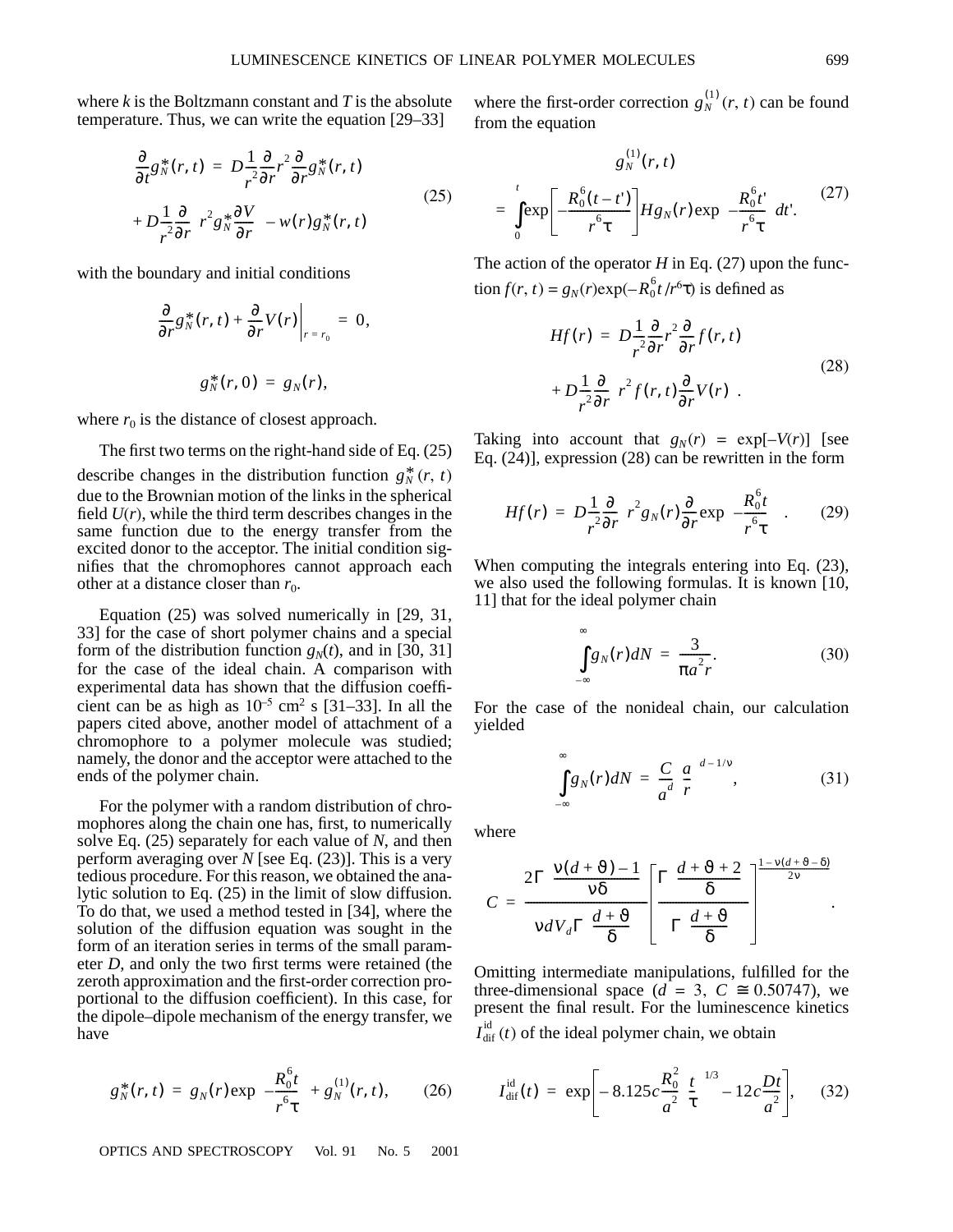and for the nonideal chain

$$
I_{\text{dif}}^{\text{nid}}(t) = \exp\left[-3.872c\left(\frac{R_0}{a}\right)^{5/3}\left(\frac{t}{\tau}\right)^{23/54}\right] - 6.535c\frac{D\tau}{a^2}\left(\frac{a}{R_0}\right)^{1/3}\left(\frac{t}{\tau}\right)^{17/18}\right].
$$
\n(33)

Equations (32) and (33) are correct when the second term in square brackets is smaller than the first one (within the time span of the order of the excited-state lifetime  $\tau$ ). This means that the inequality  $D\tau < R_0^2$ should be satisfied. The first terms in Eqs. (32) and (33) describe static quenching, and the second terms are the first-order corrections related to the diffusion motion of the polymer chain links. As one can see, the polymer motion enhances the luminescence quenching.

Equation (25) can also be solved in the approximation of extremely fast diffusion (the case of total mixing [35]). In this case, the diffusion is so strong that a decrease of the function  $g_N^*(r, t)$  at small *r* is immediately counterbalanced by diffusion from larger distances. For this reason, the distribution function  $g_N^*(r, t)$ retains its shape [coincident with that of  $g_N(r)$ ], while its magnitude exponentially decays in time [34, 35]. Thus, taking into account the normalization condition  $4\pi \int g_N(r) r^2 dr = 1$  and omitting intermediate calculations, similar to those presented in [34], we have

$$
g_N^*(r, t) = g_N(r) \exp(-k_{\text{dif}}(N)t),
$$
  

$$
k_{\text{dif}}(N) = \frac{4\pi}{\tau} \int_{r_0}^{\infty} \left(\frac{R_0}{r}\right)^6 g_N(r) r^2 dr,
$$
 (34)

$$
I_{\text{dif}}(t) = \exp\left(-c\int\limits_{-\infty}^{\infty} dN(1-e^{-k_{\text{dif}}(N)t})\right).
$$

To obtain the rate constants from these equations for the ideal  $(k_{\text{dif}}^{\text{m}}(N))$  and nonideal  $(k_{\text{dif}}^{\text{m}}(N))$  polymer chains, we replace the distribution function  $g_N(r)$  with a rectangular function with the width  $\sqrt{\langle R_g^2 \rangle}$  and assume that  $r_0 \ll \sqrt{\langle R_g^2 \rangle}$ . Therefore, the equations obtained below for  $k_{\text{dif}}(N)$  will be correct to within a numerical factor of the order of unity. Thus, for the ideal chain [see Eq. (6),  $\langle R_g^2 \rangle = a^2 N$ ], we obtain  $k_{\text{dif}}^{id}(N)$  and nonideal  $(k_{\text{dif}}^{\text{nid}})$ 

$$
k_{\text{dif}}^{\text{id}}(N) = \frac{1}{\tau} \frac{R_0^6}{r_0^3 \langle R_g^2 \rangle^{3/2}} = \frac{1}{\tau} \frac{R_0^6}{r_0^3 a^3 N^{3/2}},
$$

$$
I_{\text{dif}}^{\text{id}}(t) = \exp\left[-\frac{8\pi}{3\sqrt{3}\Gamma(5/3)}c\frac{R_0^4}{r_0^2a^2}\left(\frac{t}{\tau}\right)^{2/3}\right] \qquad (35)
$$

$$
= \exp\left[-5.358c\frac{R_0^4}{r_0^2a^2}\left(\frac{t}{\tau}\right)^{2/3}\right],
$$

and for the nonideal chain [see Eq. (7),  $\langle R_g^2 \rangle = a^2 N^{2v}$ ,  $v = 3/5$ ], we have

$$
k_{\text{dif}}^{\text{nid}}(N) = \frac{1}{\tau} \frac{R_0^6}{r_0^{3-5/18} \langle R_g^2 \rangle^{(3+5/18)/2}}
$$
  
\n
$$
= \frac{1}{\tau} \frac{R_0^6}{r_0^{3-5/18} a^{3+5/18} N^{59/30}},
$$
  
\n
$$
I_{\text{dif}}^{\text{nid}}(t) = \exp \left[ -\frac{60\pi}{59\Gamma(89/59)\sin(30\pi/59)} \right] \times c \left( \frac{R_0^6}{r_0^{3-5/18} a^{3+5/18} \tau} \right)^{30/59} \right]
$$
  
\n
$$
= \exp \left[ -3.605c \left( \frac{R_0^6}{r_0^{3-5/18} a^{3+5/18} \tau} \right)^{30/59} \right].
$$
 (36)

As is seen, the luminescence kinetics is not exponential even in the limit of extremely fast diffusion [see Eqs. (35) and (36)]. The reason for this is that the links containing chromophores perform Brownian motion inside a confined space of different volume. The size of the latter is determined by *N*, i.e., the number of links between the donor and acceptor.

Note that this (diffusion) approximation is valid when the distance between the chromophores attached to the polymer chain changes (upon motion of the links) by small steps compared with  $R_0$ , i.e., the Forster energy transfer radius. It is only in this case that the diffusion equation can be used to describe the luminescence kinetics.

In principle, it is possible to suggest another model of polymer motion, alternative to that of diffusion. One can assume that conformation transitions may occur (with corresponding changes of the distances between the donor and the acceptor), and that these transitions between stable conformations are sudden and random both in time and in space [13, 16, 36, 37]. The distance between the chromophores changes, in this case, in such a way that the initial conformation of the system appears to be completely forgotten after a certain time. This model of polymer motion may be called the hopping model. The distance between the chromophores, after each jump, appears to be considerably changed as compared to the Forster radius.

OPTICS AND SPECTROSCOPY Vol. 91 No. 5 2001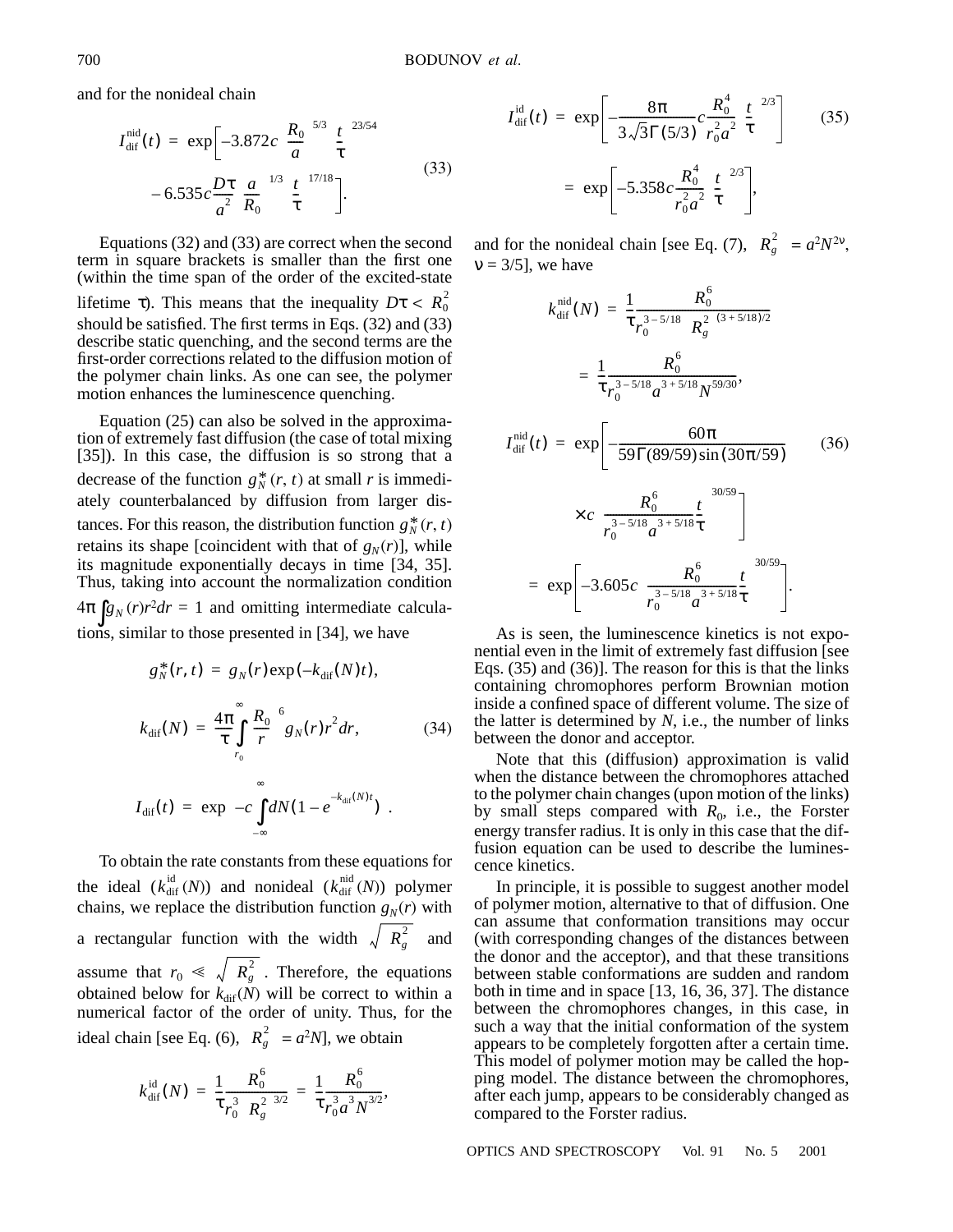Note that Eq. (23) is valid for any type of polymer motion (rather than only for diffusion). In the case of the hopping mechanism, this equation for the luminescence kinetics  $I_{\text{hop}}(t)$  can be rewritten as

$$
I_{\rm hop}(t) = \exp\bigg[-c\int_{-\infty}^{\infty} dN(1 - I_{\rm hop}(N, t))\bigg].
$$
 (37)

Here, we used the normalization condition  $4\pi \int g_N(r)r^2 dr = 1$  and introduced the function

$$
I_{\rm hop}(N,t) = 4\pi \int_0^{\infty} g_N^*(r,t) r^2 dt.
$$
 (38)

This function has the meaning of luminescence kinetics of a polymer chain comprised of *N* links and possessing one donor and one acceptor on opposite ends of the chain [29–33, 37].

By introducing the mean time of the conformation change ( $\tau_{conf}$ ) and assuming that the process of conformation changes is Poissonian, we obtained the following equation for the luminescence kinetics  $I_{\text{hop}}(N, t)$  [37]:

$$
I_{\text{hop}}(N, t) = I(N, t) \exp(-t/\tau_{\text{conf}})
$$
  
+ 
$$
\frac{1}{\tau_{\text{conf}}} \int_{0}^{t} I(N, t_1) \exp(-t_1/\tau_{\text{conf}}) I_{\text{hop}}(N, t - t_1) dt_1.
$$
 (39)

Here,  $I(N, t)$  is the luminescence kinetics in the absence of conformation transitions. For the ideal polymer chain, this kinetics is described by the equation [37]

$$
I(N, t) = \frac{2}{\pi^{1/2}} \int_{0}^{\infty} y^{1/2} \exp\left(-y - \frac{27T}{8y^{3}}\right) dy,
$$

where  $T = \frac{R_0^6}{r^2} \frac{t}{r^2}$  ( $\langle R_g^2 \rangle = a^2 N$ ). The function *I*(*N*, *T*)  $\frac{R_0^{\circ}}{\langle R_g^2 \rangle^3} \frac{t}{\tau}$  ( $\langle R_g^2 \rangle$ 

is approximated, to within one percent, by the function [37]

$$
I(N, t) = (1 + 2.45T^{1/4}) \exp(-2^{5/4}T^{1/4}), \qquad (40)
$$

while for the nonideal chain  $\langle R_g^2 \rangle = a^2 N^{2v}$ ,  $v = 3/5$ ), it is approximated by Eq. [37]

$$
I(N, t) = \frac{1}{\Gamma(1 + 14/45)}
$$

$$
\times \int_{0}^{\infty} y^{14/45} \exp\left[-y - \left(\frac{\Gamma(19/9)}{\Gamma(59/45)}\right)^{3} \frac{T}{y^{12/5}}\right] dy,
$$

which, in turn, to within three percent, is reproduced by the function [37]

$$
I(N, t) = (1 + 1.75T^{73/306}) \exp(-2.1122T^{5/17}).
$$
 (41)

OPTICS AND SPECTROSCOPY Vol. 91 No. 5 2001

(Note that Eq. (39) was obtained in [16, 36] for another model of attachment of chromophores to the polymer chain and for another type of conformation transition but that derivation appears to be valid in the case under consideration as well).

Equation (39) is to be solved separately for each value of *N*. After that, one should calculate the luminescence kinetics (37). This is a very time consuming task. Analytical results can be obtained only in the limit of very small  $\tau_{conf}$ .

It was shown in our paper [37] that when  $\tau_{conf}$ reduces, kinetics (39) becomes exponential:  $I_{\text{hop}}(N, t) \sim$  $\exp(-k_{\text{hop}}(N)t)$ , where  $k_{\text{hop}}(N)$  is the rate constant obtained from the equation

$$
k_{\text{hop}}(N) = \left(1 - \frac{1}{\tau_{\text{conf}}}\int_{0}^{\infty} I(N, t) \right)
$$
  
 
$$
\times \exp(-t/\tau_{\text{conf}})dt \bigg) \int_{0}^{\infty} I(N, t) \exp(-t/\tau_{\text{conf}})dt.
$$
 (42)

For this reason, in the limit of small  $\tau_{conf}$ , Eq. (37) can be rewritten in the form

$$
I_{\text{hop}}(t) = \exp\bigg[-c\int_{-\infty}^{\infty} dN(1-e^{-k_{\text{hop}}(N)t})\bigg]. \qquad (43)
$$

Using Eq. (42), we obtained [37] the rate constant  $k_{\text{hop}}^{\text{id}}$  (*N*) for the ideal polymer chain

$$
k_{\rm hop}^{\rm id}(N) = \frac{1}{\tau_{\rm conf} N^{3/2}} \left(\frac{R_0}{a}\right)^3 \left(\frac{\tau_{\rm conf}}{\tau}\right)^{1/2} \tag{44}
$$

and the rate constant  $k_{\text{hop}}^{\text{nid}}$  (*N*) for the nonideal chain

$$
k_{\rm hop}^{\rm nid}(N) = \frac{1}{\tau_{\rm conf} N^{59/30}} \left(\frac{R_0}{a}\right)^{59/18} \left(\frac{\tau_{\rm conf}}{\tau}\right)^{59/108}.\tag{45}
$$

Substituting these results in Eq. (43) and integrating, we obtain the luminescence kinetics  $I_{\text{hop}}^{\text{id}}(t)$  for the ideal polymer chain

$$
I_{\rm conf}^{\rm id}(t) = \exp \left[ -5.358 c \frac{R_0^2}{a^2} \left( \frac{\tau_{\rm conf}}{\tau} \right)^{1/3} \left( \frac{t}{\tau_{\rm conf}} \right)^{2/3} \right] \quad (46)
$$

and the luminescence kinetics  $I_{\text{hop}}^{\text{nid}}(t)$  for the nonideal chain

$$
I_{\rm hop}^{\rm nid}(t) = \exp \left[ -3.605 c \frac{R_0^{5/3}}{a^{5/3}} \left( \frac{\tau_{\rm conf}}{\tau} \right)^{5/18} \left( \frac{t}{\tau_{\rm conf}} \right)^{30/59} \right]. \tag{47}
$$

Note again that Eqs. (46) and (47) are valid in the limit of small  $\tau_{conf}$ .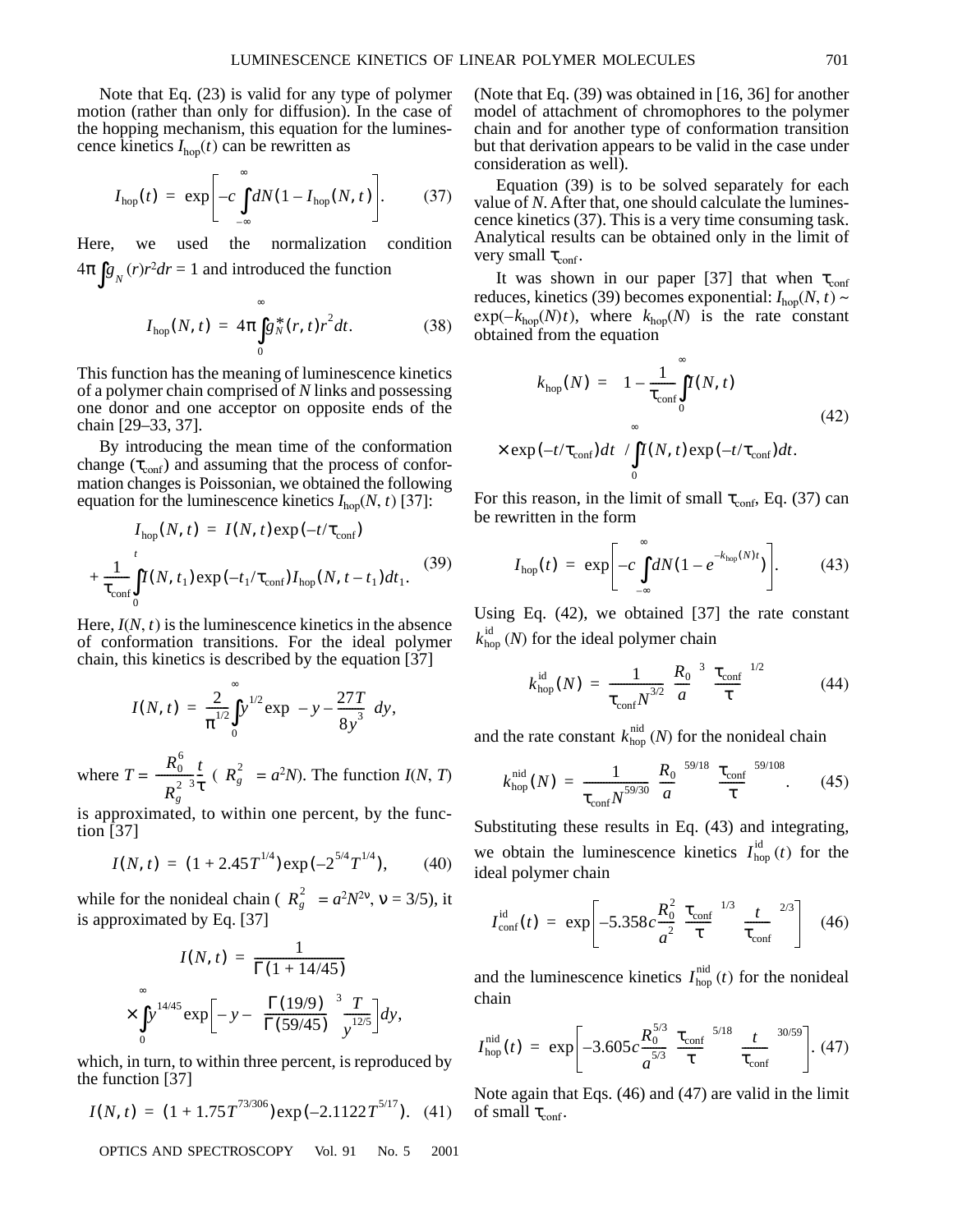The time  $\tau_{conf}$  is the model parameter: it equals the inverse rate constant of conformation transitions and can be obtained by the comparison of theoretical and experimental data.

By comparing the luminescence kinetics (46) and (47) obtained in the hopping limit of the polymer motion, with kinetics (35) and (36) obtained in the diffusion limit, we see that they similarly depend on time but differently on  $R_0$ . This fact can be used to make clear (by replacing chromophores attached to the polymer chain) the kinds of motion of a polymer in a solvent.

### **CONCLUSION**

In this paper, we studied the kinetics of luminescence of chromophores randomly distributed over an isolated flexible polymer chain (a chromophore can be attached with a certain probability to each link of the polymer chain). The energy transfer between the chromophores was assumed to be of the dipole–dipole type. In the static case, when the polymer chain does not change its conformation during the excited-state lifetime, we obtained, for the ideal and nonideal chains, formulas (11) and (12) for the luminescence kinetics and formulas (17) and (18) for the emission anisotropy.

It was shown that the inhomogeneous broadening of the luminescence spectra of donors and absorption spectra of acceptors should be taken into account when an inhomogeneous broadening σ is large enough (σ  $>$ 0.2δ, where δ is the homogeneous broadening).

In the dynamic case, when a flexible polymer chain changes its conformation during the excited state lifetime, we considered the diffusion and hopping limits of the polymer chain motion. In the diffusion limit, we derived formulas (32) and (33) for the luminescence kinetics of the ideal and nonideal chains, respectively. This type of motion obviously is not of great importance when the diffusion coefficient is sufficiently small

( $D\tau \ll R_0^2$ ). We have shown that even in the limit of very fast diffusion ( $D \longrightarrow \infty$ ) the luminescence kinetics remains nonexponential [see Eqs. (35) and (36)]. This results from the fact that acceptors attached to different links of the polymer chain perform Brownian motion in a confined space of different size.

We also studied the hopping limit of changes in the polymer chain conformation (an alternative to the diffusion limit). This type of polymer motion is important when the time of existence of a stable conformation is sufficiently short. We obtained analytical expressions for the luminescence kinetics in the limit of extremely short  $\tau_{\text{conf}}$ . The kinetics remains nonexponential. The reason for this is the same as in the case of diffusion.

Note once again that the luminescence kinetics differs from that given in this paper by the factor exp(−*t*/τ), which takes into account a finite lifetime of the excited chromophore states.

## ACKNOWLEDGMENTS

E. N. Bodunov is grateful to INVOTAN (ICCTI, Portugal) for financial support.

# **REFERENCES**

- 1. S. E. Webber, Chem. Rev. **90**, 1469 (1990).
- 2. B. Mollay and H. F. Kauffmann, in *Disordered Effects on Relaxation Processes*, Ed. by R. Richert and A. Blumen (Springer-Verlag, Berlin, 1994), pp. 509–541.
- 3. Th. Forster, Ann. Phys. (Leipzig) **2**, 55 (1948).
- 4. A. H. Marcus, D. M. Hussey, N. A. Diachun, and M. D. Fayer, J. Chem. Phys. **103**, 8189 (1995).
- 5. A. K. Roy and A. Blumen, J. Chem. Phys. **91**, 4353 (1989).
- 6. G. H. Fredrickson, H. C. Andersen, and C. W. Frank, J. Chem. Phys. **79**, 3572 (1983).
- 7. M. D. Edinger and M. D. Fayer, Macromolecules **16**, 1839 (1983).
- 8. K. A. Petersen and M. D. Fayer, J. Chem. Phys. **85**, 4702 (1986).
- 9. K. A. Petersen, A. D. Stein, and M. D. Fayer, Macromolecules **23**, 111 (1990).
- 10. G. H. Fredrickson, H. C. Andersen, and C. W. Frank, J. Polym. Sci., Polym. Phys. Ed. **23**, 591 (1985).
- 11. G. H. Fredrickson, H. C. Andersen, and C. W. Frank, Macromolecules **16**, 1456 (1983).
- 12. R. M. Pearlstein, J. Chem. Phys. **56**, 2431 (1972).
- 13. P. D. Fitzgibbon and C. W. Frank, Macromolecules **15**, 733 (1982).
- 14. G. H. Fredrickson and C. W. Frank, Macromolecules **16**, 572 (1983).
- 15. B. Ya. Balagurov and V. G. Vaks, Zh. Éksp. Teor. Fiz. **65**, 1939 (1973) [Sov. Phys. JETP **38**, 968 (1974)].
- 16. T. Palszegi, I. M. Sokolov, and H. F. Kauffmann, Macromolecules **31**, 2521 (1998).
- 17. I. M. Sokolov, J. Mai, and A. Blumen, J. Lumin. **76–77**, 377 (1998).
- 18. B. Movaghar, G. W. Sauer, and D. Wurtz, J. Stat. Phys. **27**, 473 (1982).
- 19. A. I. Onipko, L. I. Malysheva, and I. V. Zozulenko, Chem. Phys. **121**, 99 (1988).
- 20. A. Yu. Grosberg and A. R. Khokhlov, *Statistical Physics of Macromolecules* (American Inst. of Physics Press, New York, 1994).
- 21. C. R. Gochanour, H. D. Andersen, and M. D. Fayer, J. Chem. Phys. **70**, 4254 (1979).
- 22. D. L. Huber, Phys. Rev. B **20**, 2307 (1979).
- 23. D. L. Huber, Phys. Rev. B **20**, 5333 (1979).
- 24. M. N. Berberan-Santos and B. Valeur, J. Chem. Phys. **95**, 8048 (1991).
- 25. I. Rips and J. Jortner, Chem. Phys. **128**, 23 (1988).
- 26. G. Wilemski and M. Fixman, J. Chem. Phys. **60**, 866 (1974).
- 27. M. Doi, Chem. Phys. **9**, 455 (1975).
- 28. B. Fridman and B. O'Schaughnessy, Macromolecules **26**, 4888 (1993).